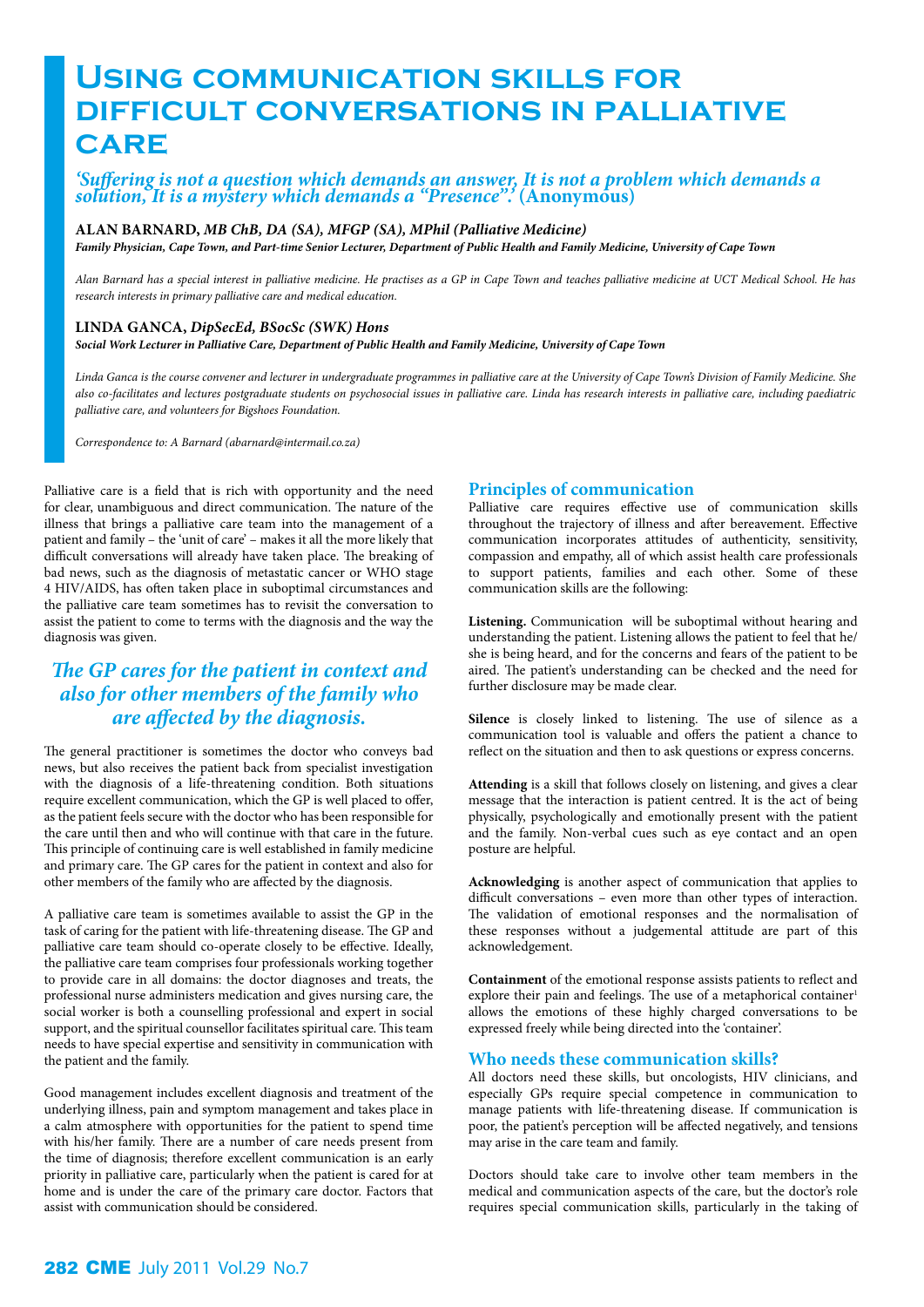the history, which may be distressing if not done with sensitivity. The working diagnosis may anticipate the definitive diagnosis of a life-threatening illness; therefore careful communication is very important at this stage.

*Effective communication incorporates attitudes of authenticity, sensitivity, compassion and empathy, all of which assist health care professionals to support patients, families and each other.*

**Paediatric palliative care** requires special communication skills. When communicating with children who receive palliative care the doctor must take account of specific factors such as the developmental stage of the child, the child's level of understanding, and the child's interpretation of illness or treatment. Doctors may try to engage parents and the child in decision making but face challenges when parents push their own agenda and fail to consider the best interest of the child. The converse may also pertain if doctors are autocratic and leave parents with feelings of powerlessness, anger and guilt, particularly in the event of a child's death.

**The hospice professional nurse** concerned with palliative care will visit patients at home to assess their needs and provide nursing care. Palliative care nurses are at the forefront of provision and monitoring of care, as they spend most of their working time interacting with patients and family. The nurse is a point of reference for information required by all who work with the patient and is therefore pivotal to palliative care and a link that can either positively or negatively affect patient outcomes.

**The social worker** plays a crucial role in palliative care, but is not always fully utilised. Many doctors have a limited understanding of the role of the social worker and believe that they only process grant applications and child placements and perform other administrative tasks. The training of social workers focuses on communication and how to address individual needs. Social workers are skilled and knowledgeable about matters pertaining to professional counselling (involving psychological and social issues), policy, legal, family and children's issues and have networking skills and access to resources. Proper attention to the psychosocial aspects of care by a social worker can improve the quality of life of the patient and family.

**Spiritual counsellors.** Spiritual care needs require sensitive and careful consideration during the palliative care stages of care. Patients must be assisted to explore their feelings around the legacy, hope and meaning they attach to their existence and illness. The patient should set the pace and extent of the discussion. The model of spiritual life that the patient wishes to explore should be respected. There should be a distinction between religious and spiritual care. This is an area in which a non-judgemental attitude in the professional carer will facilitate communication.

If a spiritual issue arises, the GP could refer to a spiritual counsellor to facilitate the challenging conversation in a safe environment. Spiritual counsellors embrace the care of all patients regardless of their religious affiliation but may not always be available – therefore GPs and other members of the palliative care team may be required to facilitate such a discussion.

#### **When do we need to be aware of difficult conversations in clinical practice?**

GPs and all doctors need to practise excellent communication at all times but when dealing with oncology patients with disease progression, children with special needs, patients who suffer abstract losses such as loss of dignity or identity, stigma, and gender definition (e.g. postmastectomy or post-orchidectomy) and patients grappling with spiritual issues, good use of communication skills is critical. Under these circumstances patients need to be heard clearly and be supported. Careful and thorough communication at the very first contact is crucial and this is why the role of the GP cannot be underestimated: the trust that is won (or lost) is key to the future communication in the therapeutic relationship.

### *Silence is closely linked to listening.*

#### **A method of conducting difficult conversations**

**NURSE** is a helpful mnemonic to consider when responding to emotions of patients during difficult conversations at any stage of the illness.2

**Naming.** From observing the patient's response, the professional names the emotion that is being presented. This demonstrates that the professional is present and aware of what is happening, e.g.'It sounds as though you are disappointed by this'.

**Understanding.** During the communication process the professional uses skills of probing, asking questions and acknowledging what the patient says.

**Respect.** This is a powerful attitude in communication. It allows patients to share their authentic emotions and still feel accepted and valued. Acknowledging patients' emotions with respect demonstrates empathy. Respect undergirds all the communication processes.

**Support.** Professionals in palliative care should speak truthfully with their patients and follow up on what has been communicated. Patients need to be reassured of available support and assisted on how they can access it.

**Explore.** Professionals in palliative care should continuously explore patients' concerns by asking them to share more or elaborate on something they might have shared before.<sup>2</sup>

*The nurse is a point of reference for information required by all who work with the patient and is therefore pivotal to palliative care and a link that can either positively or negatively affect patient outcomes.* 

#### **Self-awareness and self-care**

Careful and compassionate communication may be challenging but rewarding, as the patient is better informed and emotionally prepared for future management. Care should be taken by the supportive and palliative care team not to be overwhelmed by the burden of emotion that is always present in these difficult conversations. GPs and other doctors should always work as